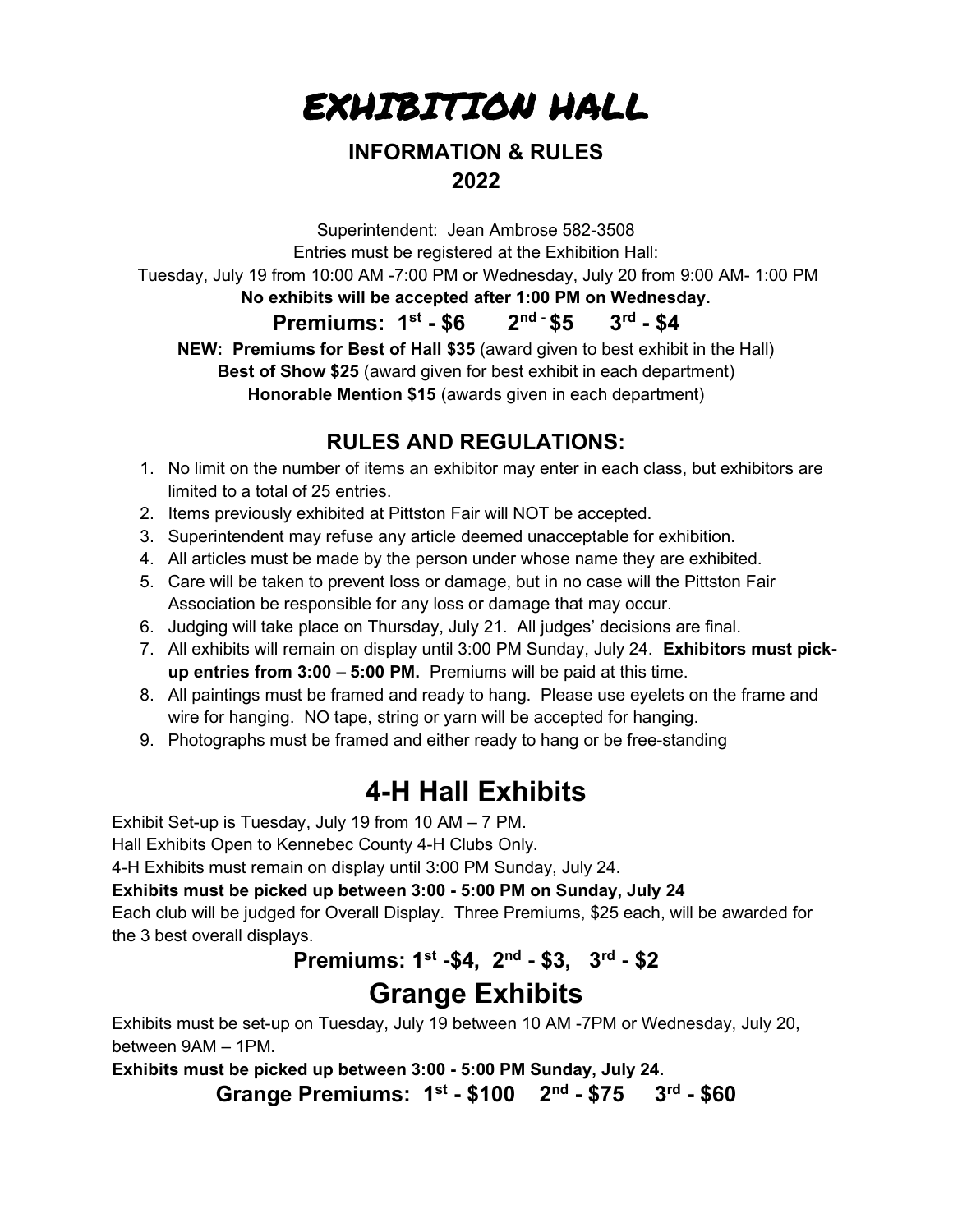## CHILDREN'S EXHIBITS

The Children's Exhibition is open to children up to age 16. Each exhibitor is limited to a total of 15 entries. Exhibits in all departments/classes are welcome and will be judged separately. Entries must be registered at the Exhibition Hall:

 Tuesday, July 19 from 10:00 AM -7:00 PM or Wednesday, July 20 from 9:00 AM- 1:00 PM No exhibits will be accepted after 1:00 PM on Wednesday.

Premiums  $1^{st} - $5$ .  $2^{nd} - $4$ 

# Exhibition Hall Contests

### Fairy Garden Contest

For children up to age 16. Winners will be chosen by judges. Rules:

- 1. Entries will be accepted Tues, July 19 from 10:00 AM-7:00 PM and Wed, July 20 from 9:00 AM-1:00 PM at the Exhibition Hall.
- 2. Exhibitors may enter 1 fairy garden, which includes live plants and fairy friendly decorations in a container. The fairy gardens will be displayed outside for ease of watering.
- 3. Garden must be designed by the exhibitor.
- 4. Entries must be picked up on Sunday, July 24 between 3:00-5:00.

### Prizes:  $1^{st} - $15$   $2^{nd} - $10$   $3^{rd} - $5$

### All participants will be awarded a \$5.00 premium

## Best-dressed Doll Contest

For children up to age 16. Viewers' Choice judging - winners will be chosen by the public. Rules:

- 5. Entries will be accepted Tues, July 19 from 10:00 AM-7:00 PM and Wed, July 20 from 9:00 AM-1:00 PM at the Exhibition Hall.
- 6. Exhibitors may enter 1 dressed doll, any type or size from "Barbie" to 18" American Girl style. No accessories that are not part of the outfit. Doll clothing can be handmade or store-bought.
- 7. Dolls must be dressed by the exhibitor.
- 8. Entries must be picked up on Sunday, July 24 between 3:00-5:00.

Prizes:  $1^{st} - $15$   $2^{nd} - $10$   $3^{rd} - $5$ All participants will be awarded a \$5.00 premium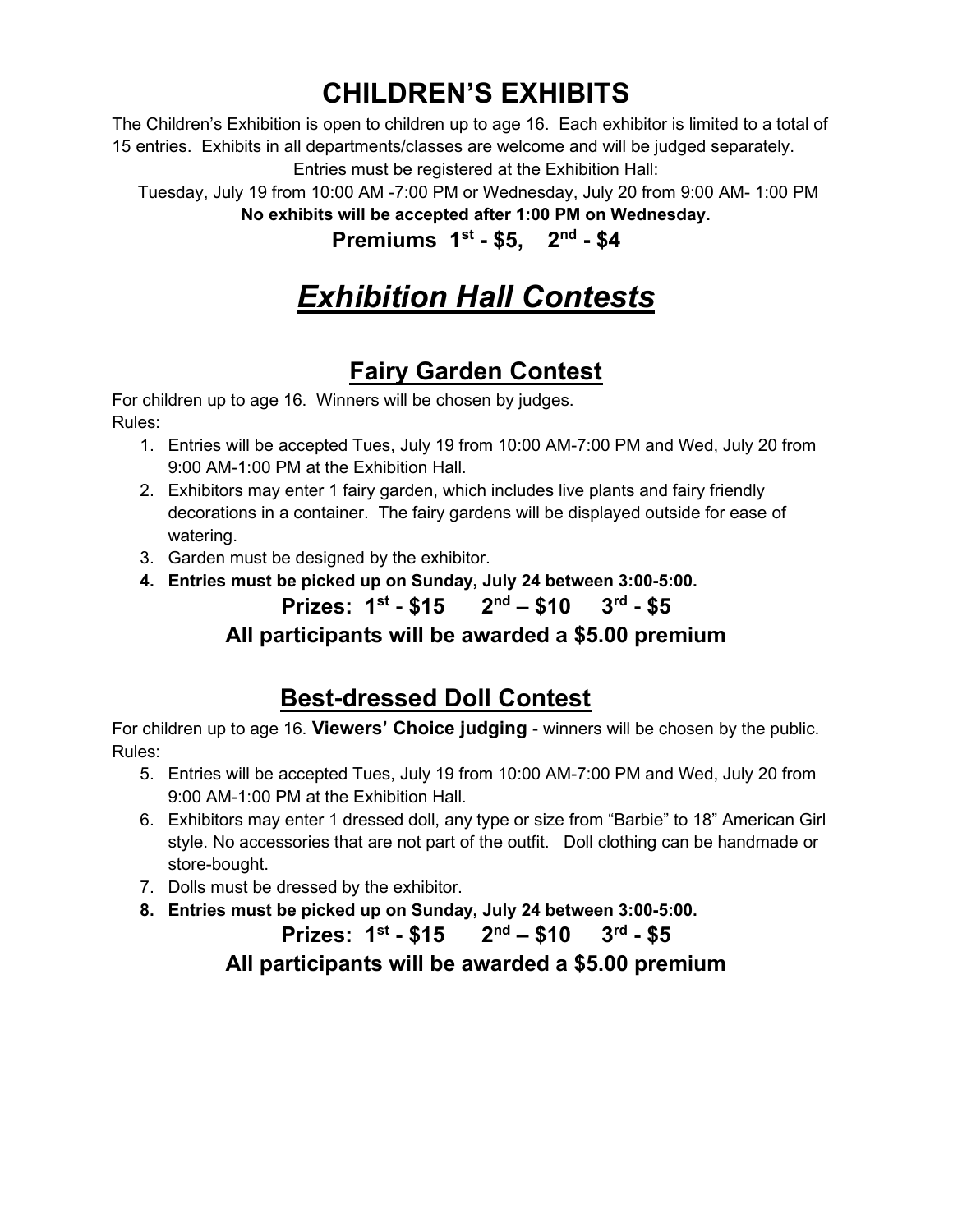### Lego Contest

For children up to age 16. Viewers' Choice judging - winners will be chosen by the public. Rules:

- 1. Entries will be accepted Tues, July 19 from 10:00 AM-7:00 PM and Wed, July 20 from 9:00 AM-1:00 PM at the Exhibition Hall.
- 2. Exhibitors may enter 1 Lego item (structure). Size of the Lego item is limited to a 12"x12" footprint.
- 3. Lego entries must be built by the exhibitor.
- 4. Entries must be picked up on Sunday, July 24 between 3:00-5:00.

Prizes:  $1^{st}$  place - \$15  $2^{nd}$  – \$10  $3^{rd}$  - \$5

All participants will be awarded a \$5.00 premium

# Handmade Christmas Ornament

For adults: age 17 and older. Viewers' Choice judging - winners will be chosen by the public.

Rules:

- 1. Entries will be accepted Tues, July 19 from 10:00 AM-7:00 PM and Wed, July 20 from 9:00 AM-1:00 PM at the Exhibition Hall.
- 2. Exhibitors may enter 1 ornament for judging.
- 3. Entries must be ready to hang.
- 4. Entries must be made by the exhibitor.
- 5. Entries must be picked up on Sunday, July 24, between 3:00-5:00.

Prizes:  $1^{st}$  place - \$15  $2^{nd}$  – \$10  $3^{rd}$  - \$5

# ART CLASSES

### THURS - SATURDAY, JULY 21-23 AT 2:00 iN THE EXHIBITION HALL **\$5.00 FEE FOR SUPPLIES**

**Painting Class** for children under age 11. Mabe Small will teach children how to make an acrylic painting, which will be theirs to take home. All supplies will be furnished for a \$5.00 donation.

Sign up in the Exhibition Hall for these classes, but walk-ins are welcome if room is available.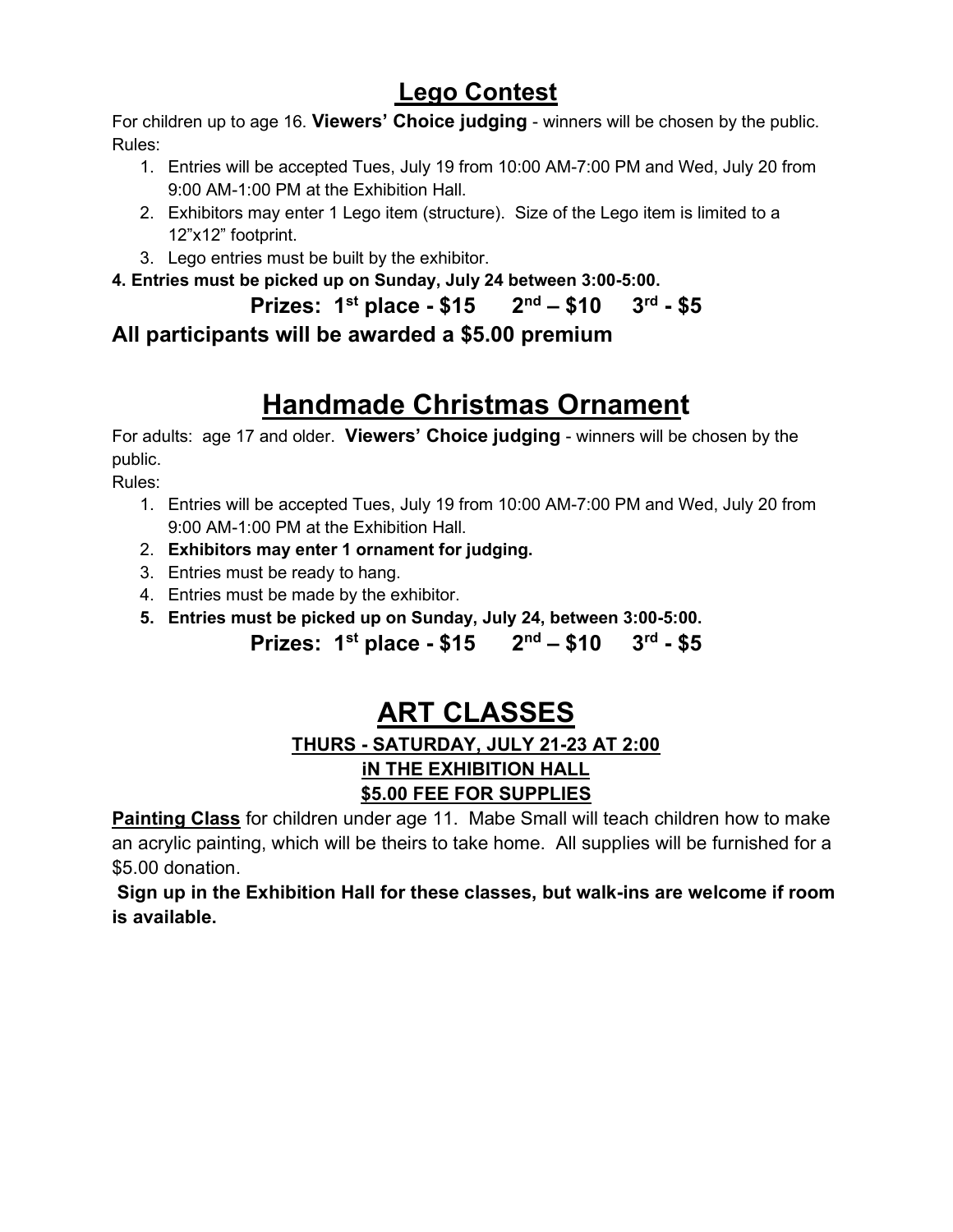## King Arthur Flour Baking Contest



# We're looking for delicious **Donuts**

### For adults and children

Contestants must enter 6 donuts, any flavor,raised or cake, made with a King Arthur flour product. Your recipe must accompany the donuts. Bring to the Exhibit Hall on Thursday, July 21 by 6:00 PM. Judging will be at 6:30 PM. An empty King Arthur flour bag or UPC code must accompany entry. The 2022 prizes are: Adult Category (age 17 and older) 1st place: \$75 gift certificate to the Baker's Catalog/**kingarthurflour.com** 2nd place: \$50 gift certificate to the Baker's Catalog/ kingarthurflour.com

3rd place: \$25 gift certificate to the Baker's Catalog/ kingarthurflour.com

### Child Category (up to age 16)

1st place: \$40 gift certificate to the Baker's Catalog/kingarthurflour.com 2nd place: \$25 gift certificate to the Baker's Catalog/ kingarthurflour.com 3rd place: King Arthur Flour Logo Tote Bag.

# Cake Decorating Contest

### For adults, youth (ages 10-16) and children (up to age 9)

- 1. Entries will be accepted before 3:30 PM on Friday, July 22.
- 2. Judging will be at 4:00 PM on Friday, July 22.
- 3. Cakes will be judged on quality of decoration only, not on taste.
- 4. Contestants may enter one cake. Cake must be made and decorated by the exhibitor.
- 5. All entries must come with a card that identifies the flavor and a "name" for your cake.
- 6. Cake entry maximum size 9" two-layer or 9x13" sheet cake. Shape cakes are welcome. Must be presented on a disposable cake board.
- 7. Entries become property of Pittston Fair and will be used for the CakeWalk Contest.

Prizes:  $1^{st}$  prize – \$35  $2^{nd}$  prize - \$25  $3^{rd}$  prize - \$15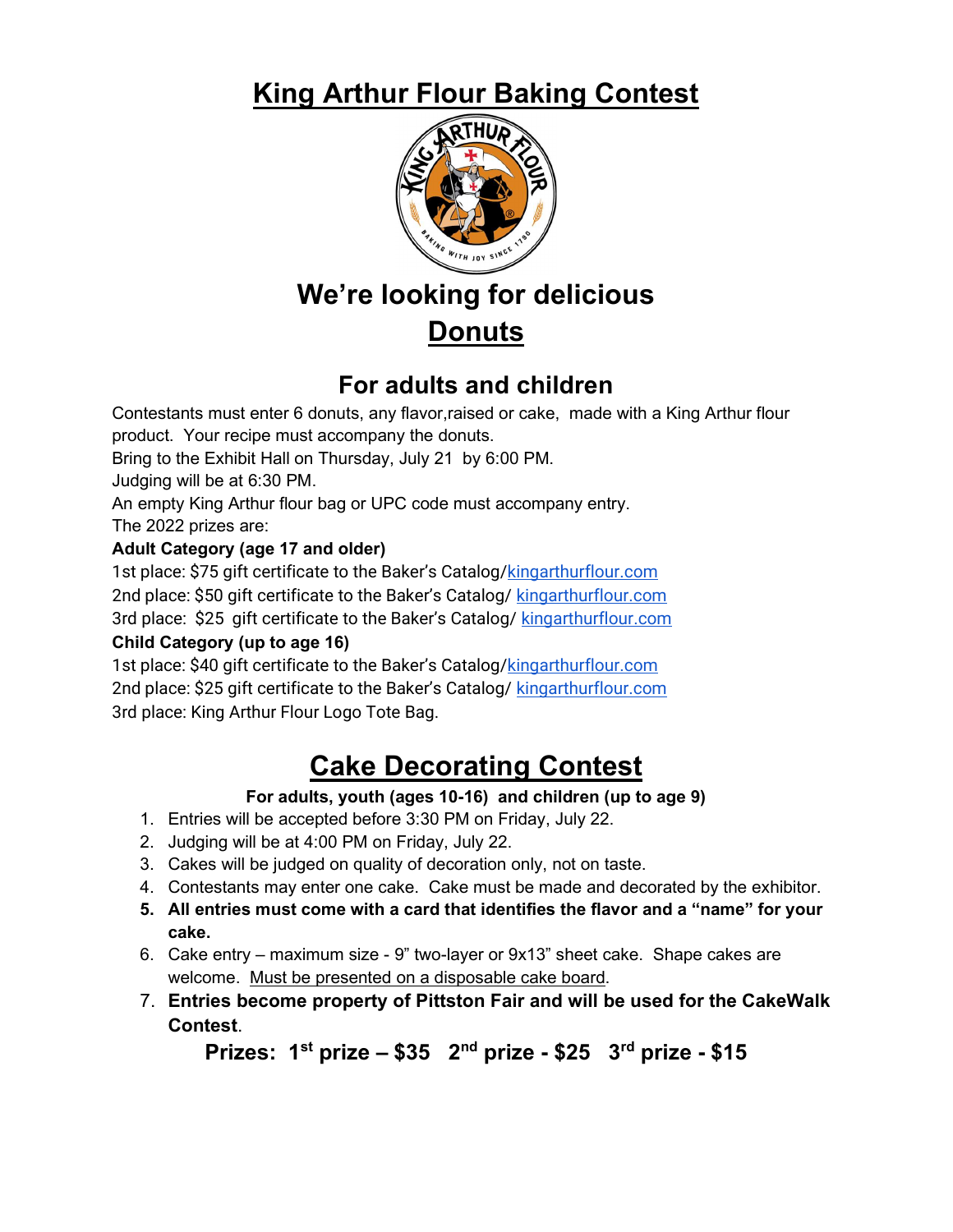## CakeWalk Contest

Contest will begin on Friday, July 22 at 5:00 PM in the Exhibition Hall. Entry fee is 50 cents.

At least 25 cakes will be offered, including cakes from the decorating contest.

## Baked Beans Cook Off

### Adults only (ages 17 and up) Saturday, July 23 – Judging at 12:00 PM

Rules:

- 1. Bake beans entries must be entered at the Exhibition Hall by 11:30 PM on July 23. Any type of baked beans may be entered in this contest. Prepare enough for up to 7 judges.
- 2. Label your baked beans with the type.
- 3. All safe food handling procedures must be followed when preparing your baked beans.
- 4. Decisions of the judges are final.

PRIZES: 1st Place - \$50.00 2nd Place - \$30.00 3rd Place- \$20.00

### **Strawberry Dessert Contest**

Adults only (ages 17 and up) Saturday, July 23 – Judging at 1:30

RULES:

- 1. Desserts must be entered by 1:00 PM on Saturday, July 23 at the Exhibition Hall.
- 2. NO Strawberry shortcakes. All other desserts made with strawberries are welcomepies, trifles, jelly rolls, cobblers, etc.
- 3. Entrant's name must be written on the bottom of the serving dish. Pickup serving dish by 5:00 on Saturday, July 23.
- 4. Desserts must be accompanied with the recipe. Do not put your name on the card.
- 5. Fresh or frozen strawberries may be used to make desserts.
- 6. All entries become the property of Pittston Fair.
- 7. Decisions of judges are final.

| PRIZES: 1 <sup>st</sup> Place - \$35.00 2 <sup>nd</sup> Place - \$25.00 3 <sup>rd</sup> Place- \$15.00 |  |  |
|--------------------------------------------------------------------------------------------------------|--|--|
|--------------------------------------------------------------------------------------------------------|--|--|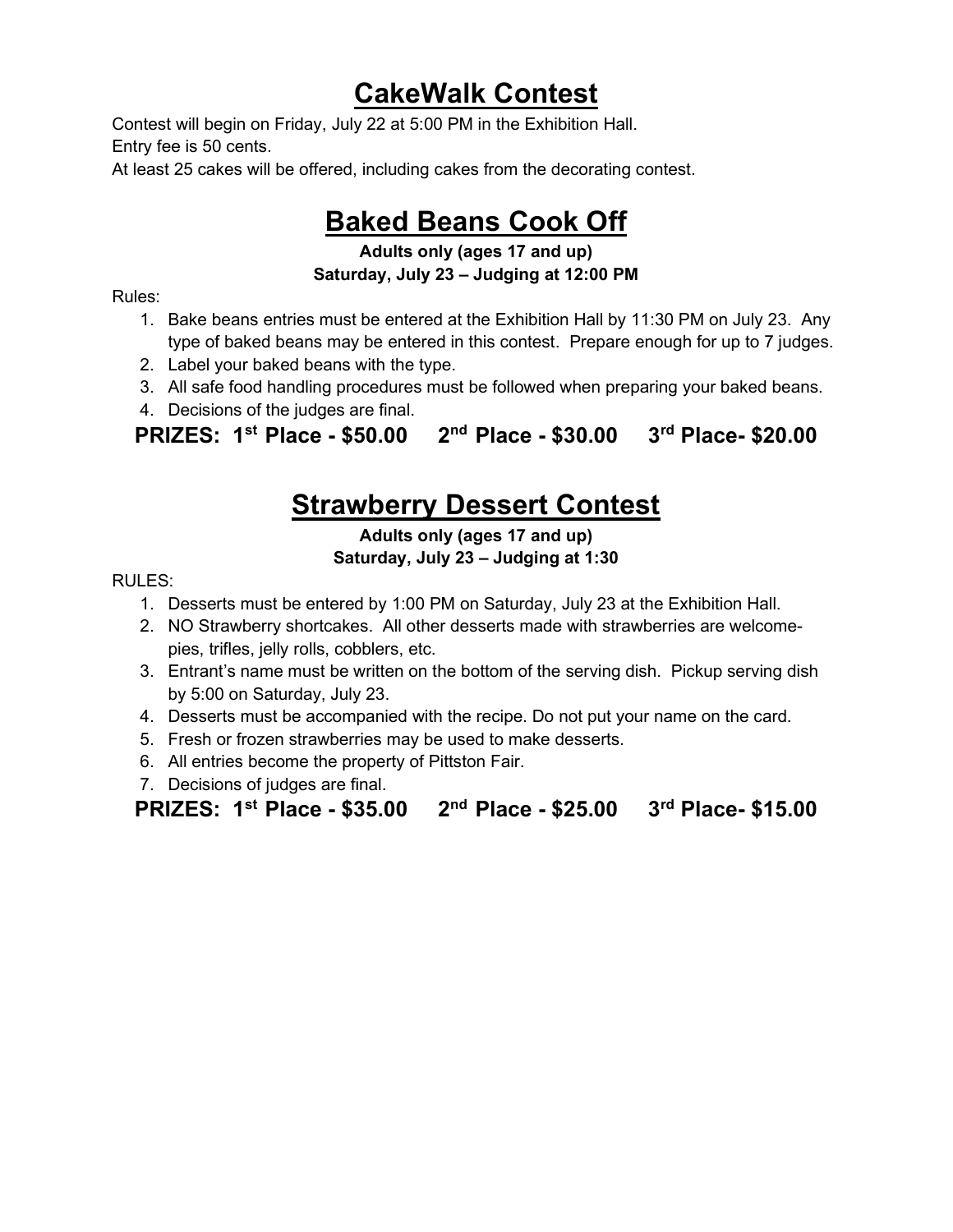## Fudge Contest

### Adults only (ages 17 and up) Sunday, July 24 - Judging at 12:00

#### Rules:

- 1. Fudge must be entered by 11:30 PM on Sunday, July 24 at the Exhibition Hall.
- 2. Judging will be at 12:00 PM on Sunday, July 24
- 3. Fudge may be any flavor. Contestants must bring 5 pieces of fudge on a paper plate with the entrant's name on the bottom.
- 4. Recipe must accompany the entry on a note card. No name on the card.
- 5. Limit one entry per exhibitor. Entries must be made by the contestant.
- 6. Decision of the judges is final.
- 7. All entries become the property of Pittston Fair and will not be returned to the contestant.

Prizes: 1<sup>st</sup>- \$35 2<sup>nd</sup> - \$25 3<sup>rd</sup> - \$15

## Children's Cookie Contest

### For children up to 16 yrs. old Sunday, July 24 at 2:00 PM

#### Rules:

- 1. Entries must be at the Exhibition Hall by 1:30 PM on Sunday, July 24.
- 2. Entries must be made by the contestant.
- 3. Any type of cookie will be accepted. Bring in 6 cookies on a paper plate with the contestant's name on the bottom.
- 4. Entry must be accompanied by the recipe written on a plain note card. No name on the card.
- 5. Limit of one entry per contestant.
- 6. Decision of the judges is final.
- 7. All entries become the property of Pittston Fair and will not be returned to the contestant.

### Prizes:  $1^{st}$  - \$15  $2^{nd}$  - \$10  $3^{rd}$  - \$5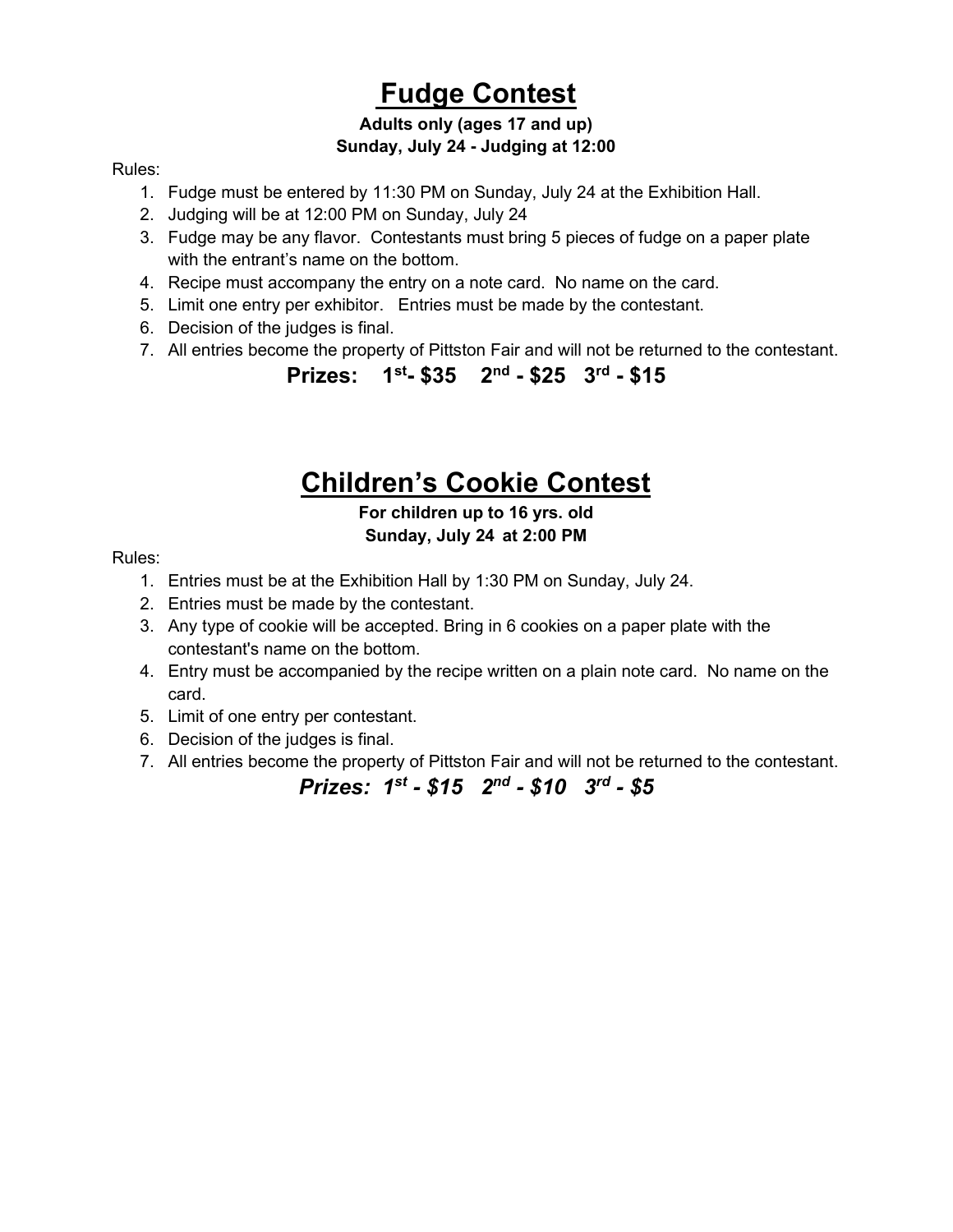## **Exhibition Hall Departments and Classes**

#### Dept. 10: Dairy & Poultry Products

Class 1 – Butter, 1 pound Class 2 – Eggs, 1 dozen Class 3 – Milk & Milk Products Class 4 – Other

### Dept. 15: Fresh Produce

Class 1 – Vegetables Class 2 – Fruits Class 3 – Berries Class 4 – Herbs Class 5 - Other

### Dept. 20: Canned Fruits, Vegetables, Honey, Maple Syrup

Must use clear jars, with label identifying contents and date canned Judges may open jars to taste products.

- Class 1 Vegetables
- Class 2 Fruits
- Class 3 Jams, Jellies, Marmalades
- Class 4 Meat & Fish
- Class 5 Pickles, Relishes
- Class 6 Maple Syrup
- Class 7 Honey & Honey Products
- Class 8 Other

### Dept. 30: Home Baked Foods

- Class 1 Biscuits, 3 Class 2 – Muffins, 3 Class 3 – Coffee Cake, 3 pieces Class 4 – Quick Bread, 1 loaf, any size Class 5 – Bars, Brownies, 3 pieces Class 6 - Yeast Bread, 1 loaf Class 7 – Yeast Rolls, 3 Class 8 - Cake, layer Class 9 – Cupcakes, 3 Class 10 – Candy, Fudge, 3 pieces Class 11 – Cookies, 3 Class 12 – Donuts, 3 Class 13 – Pie, 1
- Class 14 Other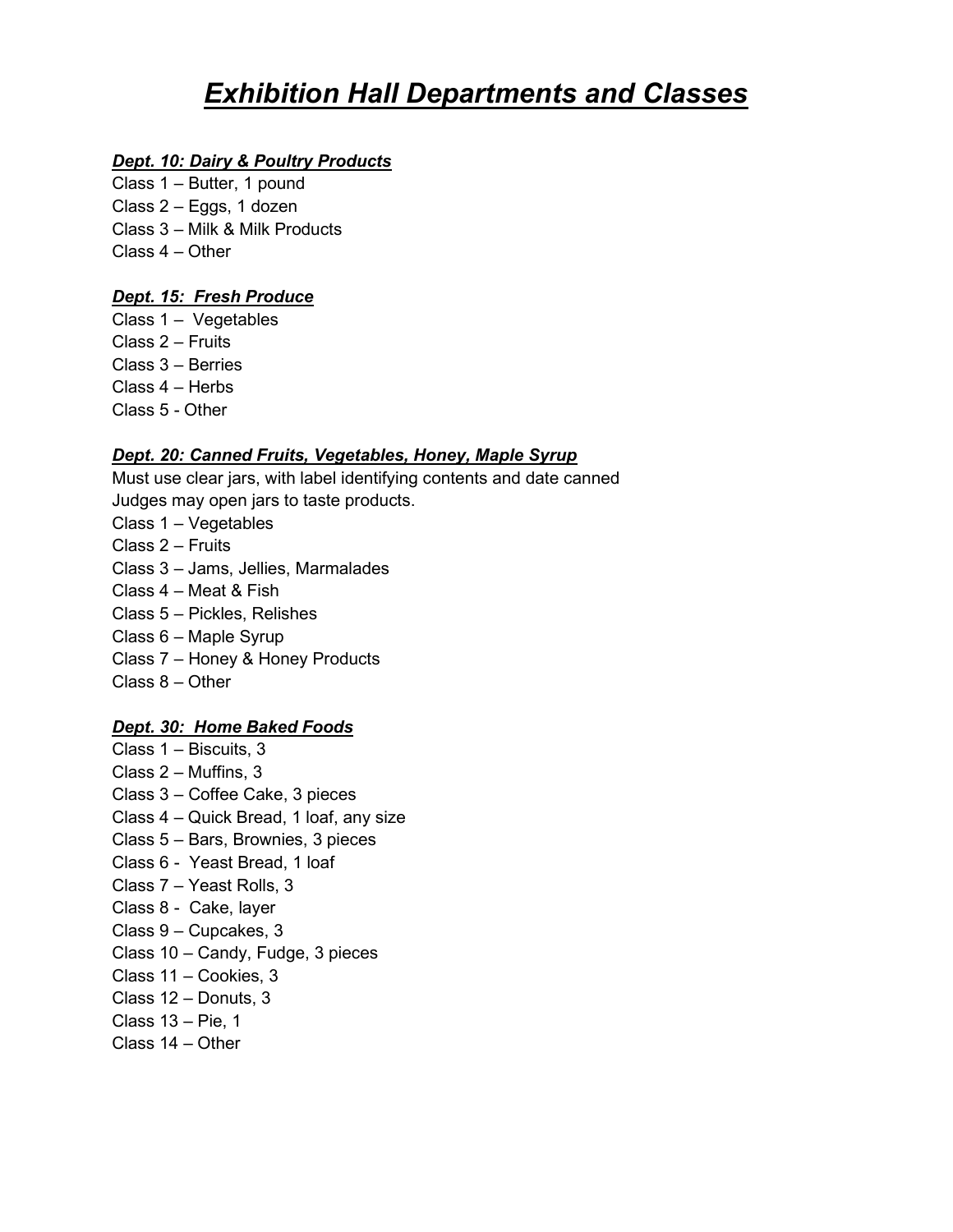#### Dept. 40: Flowers & Plants

- Class 1 Display of Cut Flowers
- Class 2 Display of Dried Flowers
- Class 3- Houseplants
- Class 4 Herbs (plants)
- Class 5 Container gardens, vegetable and flowers
- Class 6 Terrariums, fairy gardens
- Class 7 Other

#### Dept. 50: Paintings

#### Paintings must be framed and ready to hang using eyelets and wire.

- Class 1- Acrylics, Tempura
- Class 2- Crayon
- Class 3 Oil
- Class 4 Paint by Numbers
- Class 5 Pencil, Charcoal
- Class 6 Watercolors
- Class 7 Other

#### Dept. 55: Photographs

### Photographs must be framed and ready to hang or stand.

Class 1- Animals Class 2- Buildings Class 3 – Landscapes Class 4 – Portrait Class 5 – Still Life Class 6 – Other

#### Dept. 60: Arts & Crafts

Class 1 – Basketry, Caning Class 2- Beadwork Class 3 – Candle Class 4 – Ceramic, Plaster, Pottery Class 5 – Computer Art Class 6 - Fiber Art Class 7 - Jewelry Class 8 - Leather Crafts Class 9 – Metal Craft Class 10 – Models Class 11 - Paper Crafts Class 12 – Soap Class 13 – Stained Glass Class 14 – Stenciling Class 15 – Tole/Acrylic Painting Class 16 – Other